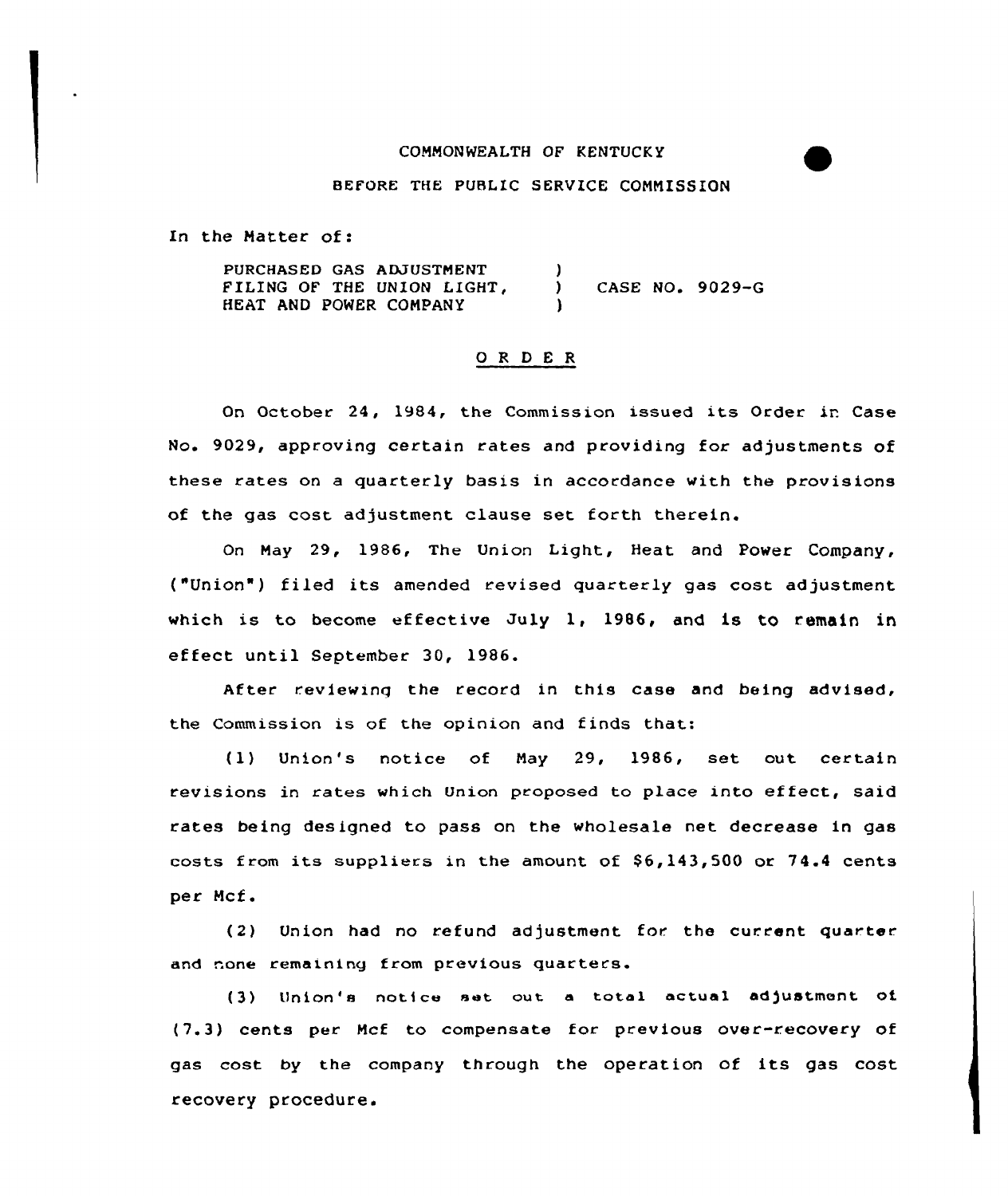(4) Union's applicaticn of May 29, 1986, requested authorization to change the balance adjustment of its GCA to provide for its determination based on 12 months' sales versus a single quarter's sales. Union asserts that, because of weather variations, loss of sales to alternate fuels and quarterly sales swings. there has been a wide fluctuation in the balance adjustment which has caused corresponding swings in retail rates. The balance adjustment for the current quarter, using approved methodology based on a single quarter's sales, would be 41.9 cents per Mcf, up from 1.7 cents for the previous quarter. Using 12 months'ales, the current quarter balance adjustment is 3il cents per Ncf. Union's proposed balance adjustment of 3.1 cents per Ncf should be approved for the current quarter and the proposed balance adjustment methodology should receive further consideration.

(5) In order for the Commission to more fully consider Union's request for <sup>a</sup> permanent change in its balance adjustment methodology, Union should file any and all evidence available that would support the existence of continued long-term material fluctuations in the balance adjustment. This evidence should include forecasted sales for the next <sup>3</sup> to <sup>5</sup> years, as well as <sup>a</sup> comparison between the current and proposed balance adjustment and corresponding retail rates, using forecasted sales and detailed support for. the sales forecast.

(6) Union's gas cost recovery rate for exempt customers in the amount of \$3.651 per Mcf is a decrease of 74.4 cents per Mcf

 $-2-$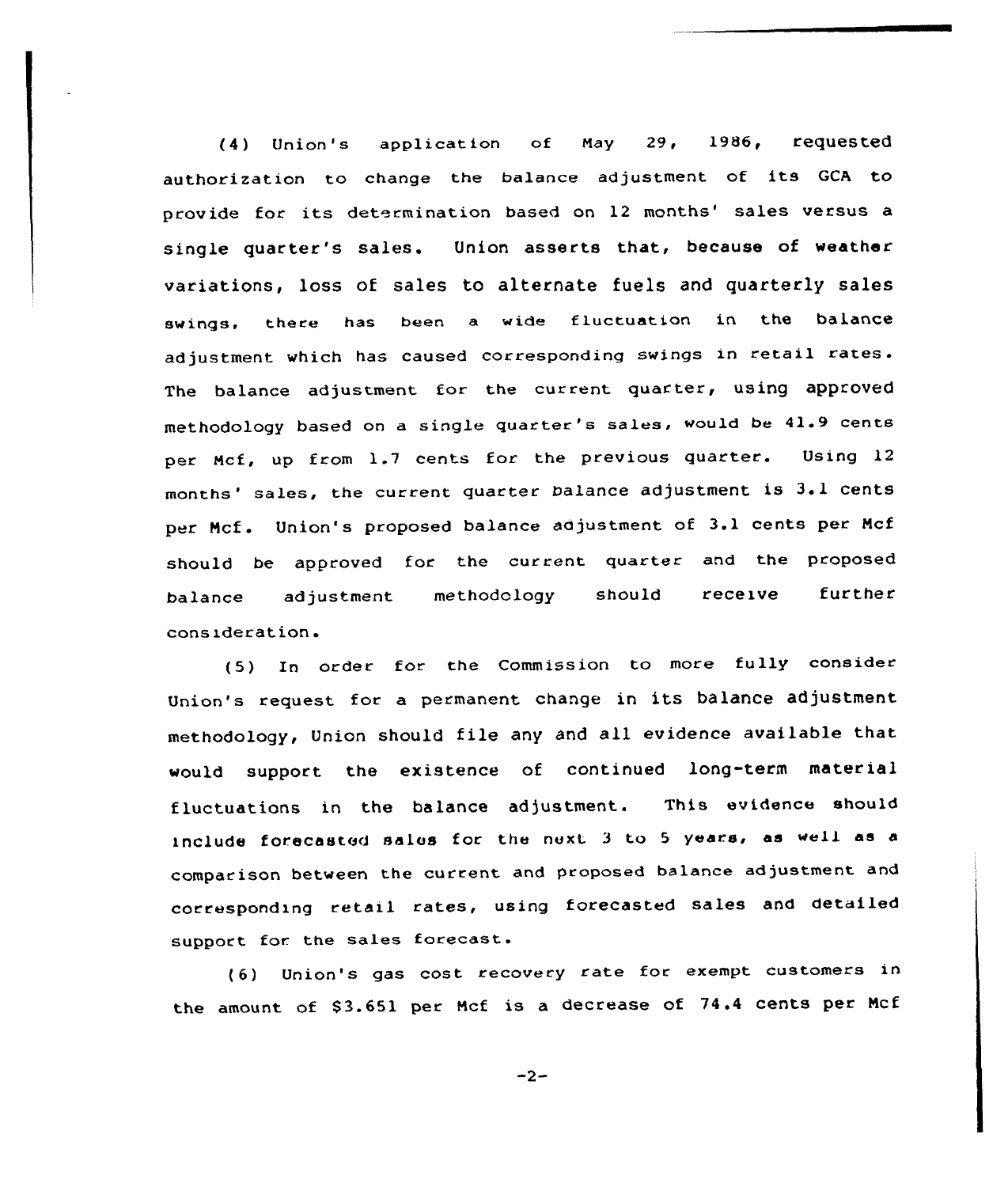from the previously authorized rate. This decrease represents the combined effect of the supplier, actual and balancing adjustments.

(7) Union's adjustment xn rates set out in the Appendix to this Order is fair, just and reasonable and in the public interest and should be effective with bills rendered on and after July  $l_t$ , 1986, or as soon as practicable thereafter.

IT IS THEREFORE ORDERED that:

(1) The rates in the Appendix to this Order be and they hereby are authorized effective with bills rendered on and after July 1, 1986, or as soon as practicable thereafter.

(2) The gas cost recovery rate for exempt customers shall be \$3.651 per Mcf.

(3) Within 30 days of the date of this Order Union shall file with this Commission its revised tariffs setting out the rates author ized herein.

(4) Within <sup>30</sup> days of the date of this Order Union shall supply the sales forecast requested herein and comply with all provisions of that request.

Done at Frankfort, Kentucky, this 30th day of June, 1986.

PUBLIC SERVICE COMMISSION

Chairman issione

ATTEST:

**Secretary**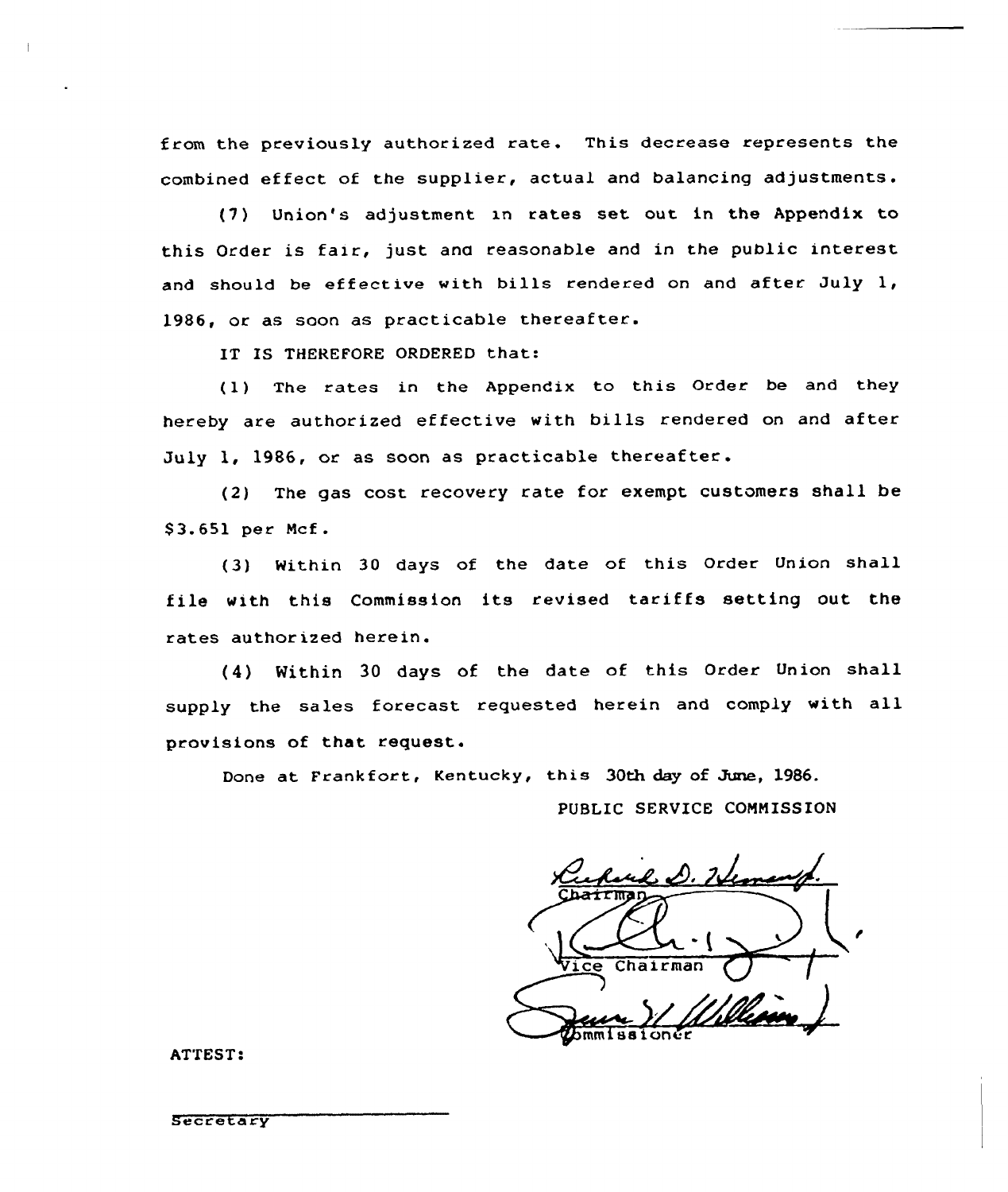## APPENDIX

APPENDIX TO AN ORDER OF THE PUBLIC SERVICE COMMISSION IN CASE NO. 9029-G DATED 6/30/86

The following rates and charges are prescribed for the customers served by Union Light, Heat and Power Company. All other rates and charges not specifically mentioned herein shall remain the same as those in effect under authority of this Commission prior to the date of this Order.

## RATE GS

#### GENERAL SERVICE

|  | Customer Charge per month: |              |  |  |
|--|----------------------------|--------------|--|--|
|  | Residential Service        | \$4.50       |  |  |
|  | Non-Residential Service    | <b>S6.00</b> |  |  |

|      | Gas        |       |  |  |
|------|------------|-------|--|--|
| Base | Cost       | Total |  |  |
| Rate | Adjustment | Rate  |  |  |

All gas used  $14.49\neq$  plus  $36.51\neq$  equals  $51.00\neq$  per 100 cu. ft.

Minimum Bill: The minimum monthly charge shall be the customer charge as stated above.

The "Gas cost Adjustinent" as shown above, is an adjustment per 100 cubic feet determined in accordance with the "Gas Cost Adjustment Clause" set forth on Sheet No. <sup>19</sup> of this tariff.

## RATE F

Special Contract — Firm Use

|             | Gas        |       |
|-------------|------------|-------|
| <b>Base</b> | Cost       | Total |
| Rate        | Adjustment | Rate  |

All gas used  $7.97$  $\not\le$  plus  $36.51\not\le$  equals  $44.48\not\le$  per 100 cu. ft.